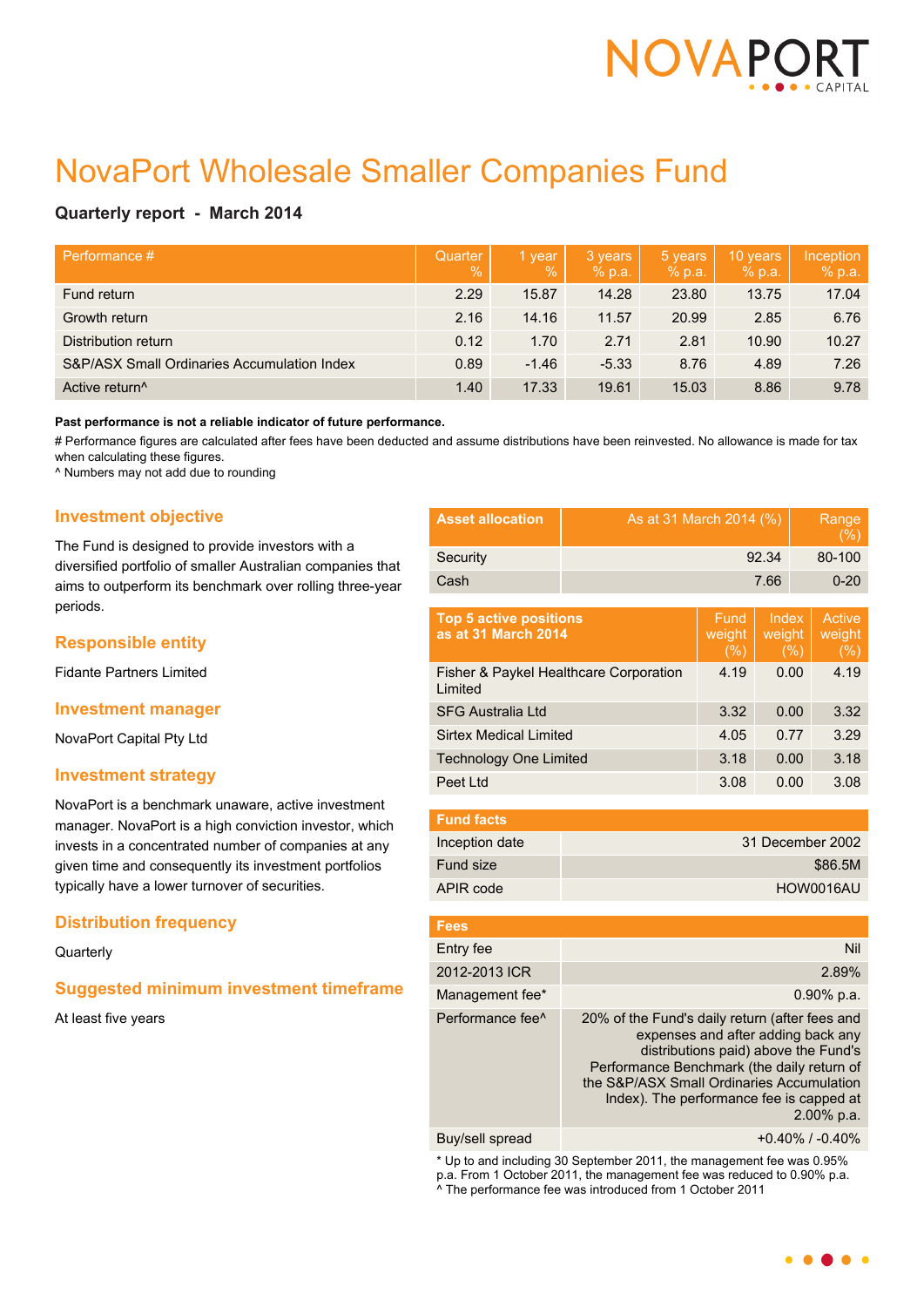# **Sector exposure as at 31 March 2014**



## **Market overview**

The S&P/ASX Small Ordinaries Accumulation Index finished March down 1.16%, retracing somewhat from a broad based rally in the previous month. Over the quarter the benchmark posted a 0.89% gain. Weakness was concentrated in the energy and materials stocks while more defensive sectors such as telecommunications and property trusts rose. Investor sentiment remained resilient following a relatively benign earnings season, despite rising tensions in Europe and concerns about the health of the Chinese economy. Vendors remain eager to capitalise on stronger appetite for equities and there still appears to be a significant number of initial public offerings in the pipeline, which we assess for quality and upside potential. Domestic indicators such as hours worked and housing approvals point to an emerging recovery in some parts of the economy and we believe this can support earnings over the medium term. While we retain a constructive view of the overall market, the recovery is not yet fully established and needs to be carefully monitored.

## **Fund performance summary**

The S&P/ASX Small Ordinaries Accumulation Index returned +0.89% for the quarter. The Fund outperformed the market and delivered a +2.29% return over the quarter.

# **Performance of key securities**

#### **Key contributors**

| Security name                                  | Sector             |      | Active weight %   Value added % |
|------------------------------------------------|--------------------|------|---------------------------------|
| Sirtex Medical Limited                         | <b>Health Care</b> | 3.29 | 0.93                            |
| <b>CSR Limited</b>                             | <b>Industrials</b> | 3.03 | 0.77                            |
| Fisher & Paykel Healthcare Corporation Limited | <b>Health Care</b> | 4.19 | 0.44                            |

#### **Sirtex Medical Limited**

Sirtex reported a stronger growth in dose sales for the final quarter of 2013. The company continues to progress in key clinical trials, highlighting the meaningful sales expansion opportunity should level one clinical data confirm the existing evidence of SIR-spheres' efficacy. During the quarter the company provided the market with an update on its progress in existing clinical development and reported strong earnings growth.

## **CSR Limited**

Evidence continues to grow that Australian housing construction activity is improving. Similarly, CSR's earnings will be supported by a lower Australian dollar. Under new management the company has embarked on a rationalisation of its operations, including a